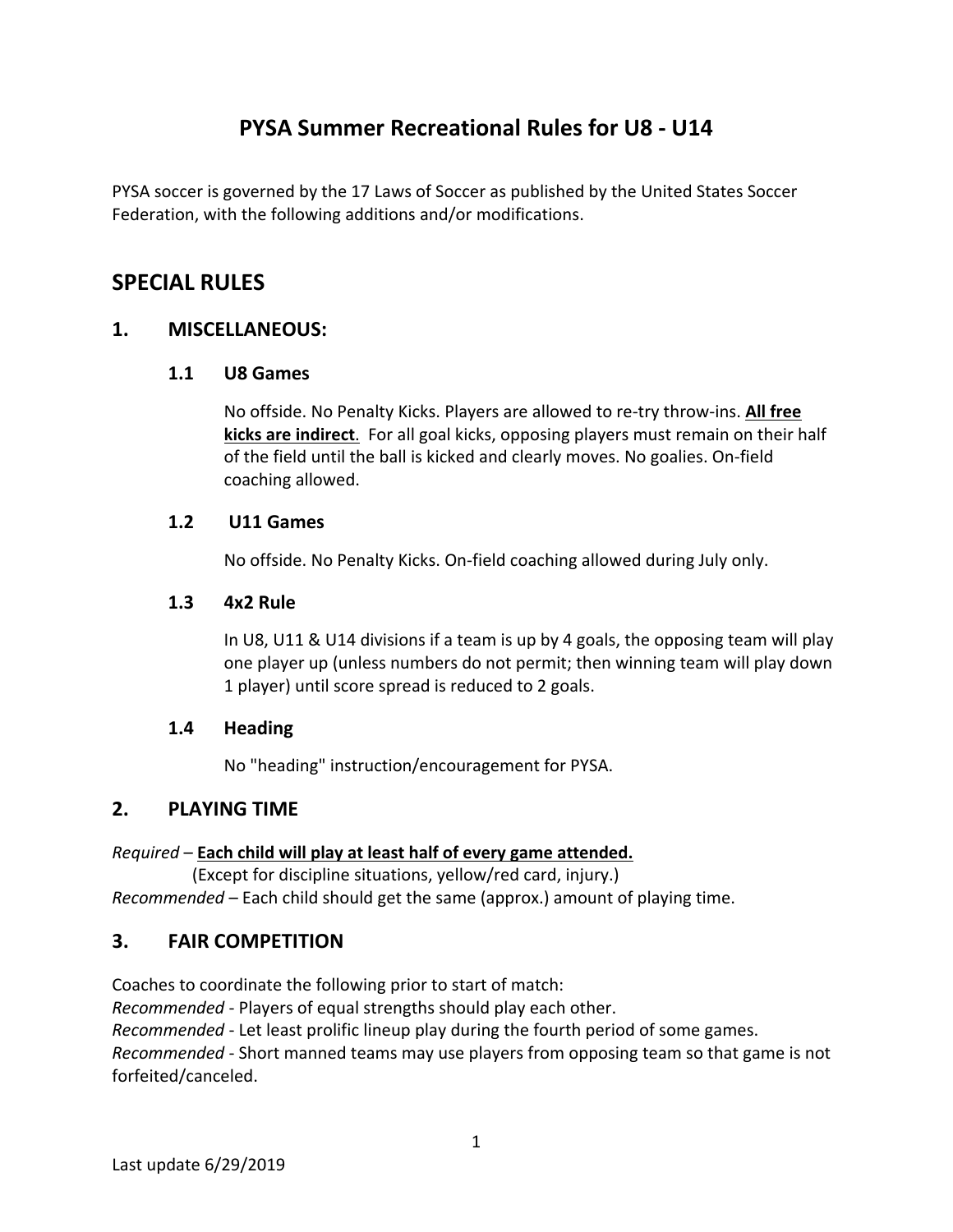# **4. INJURIES**

When the referee has deemed a player has been injured, play shall be stopped **within 3 seconds**. Substitution required (including goalkeeper).

### **5. RESTRICTED AREAS**

The area behind the end lines and a three foot strip along each touch line shall be kept clear of spectators, players and coaches at all times during the game. Coaches/teams must stay on their own end of the sidelines. Coaches/teams and parents/spectators will occupy opposite sidelines during matches.

### **6. FIELD OF PLAY**

The following divisions will play in the following size fields (yards):

- $-18 30 \times 45$
- $-11 45 \times 70$
- $-$  U14 55 x 90

# **7. THE BALL**

The following divisions will play with the following size balls:

- $\bullet$  U8 Size 3
- $\bullet$  U11 Size 4
- $\bullet$  U14 –Size 5

# **8. NUMBER OF PLAYERS**

The following divisions will play the following game formats:

- U8 4v4 (minimum 3 or take players from opposing team)
- U11 7v7 (minimum 5 or take players from opposing team)
- U14 9v9 (minimum 7 or take players from opposing team)

Do not alter format except for shortage of players, 4x2 rule (see Section 1.3), or for Red card ejections. Any other request to alter format must be approved by Summer Recreation President or Summer Recreation Director of Coaches. Recommend minimum of 2 substitutes.

**Only players rostered to a team by PYSA may play on that team.** No exceptions (except short manned team with players from opposing team).

# **9. SUBSTITUTIONS**

The following divisions may substitute as follows:

Last update 6/29/2019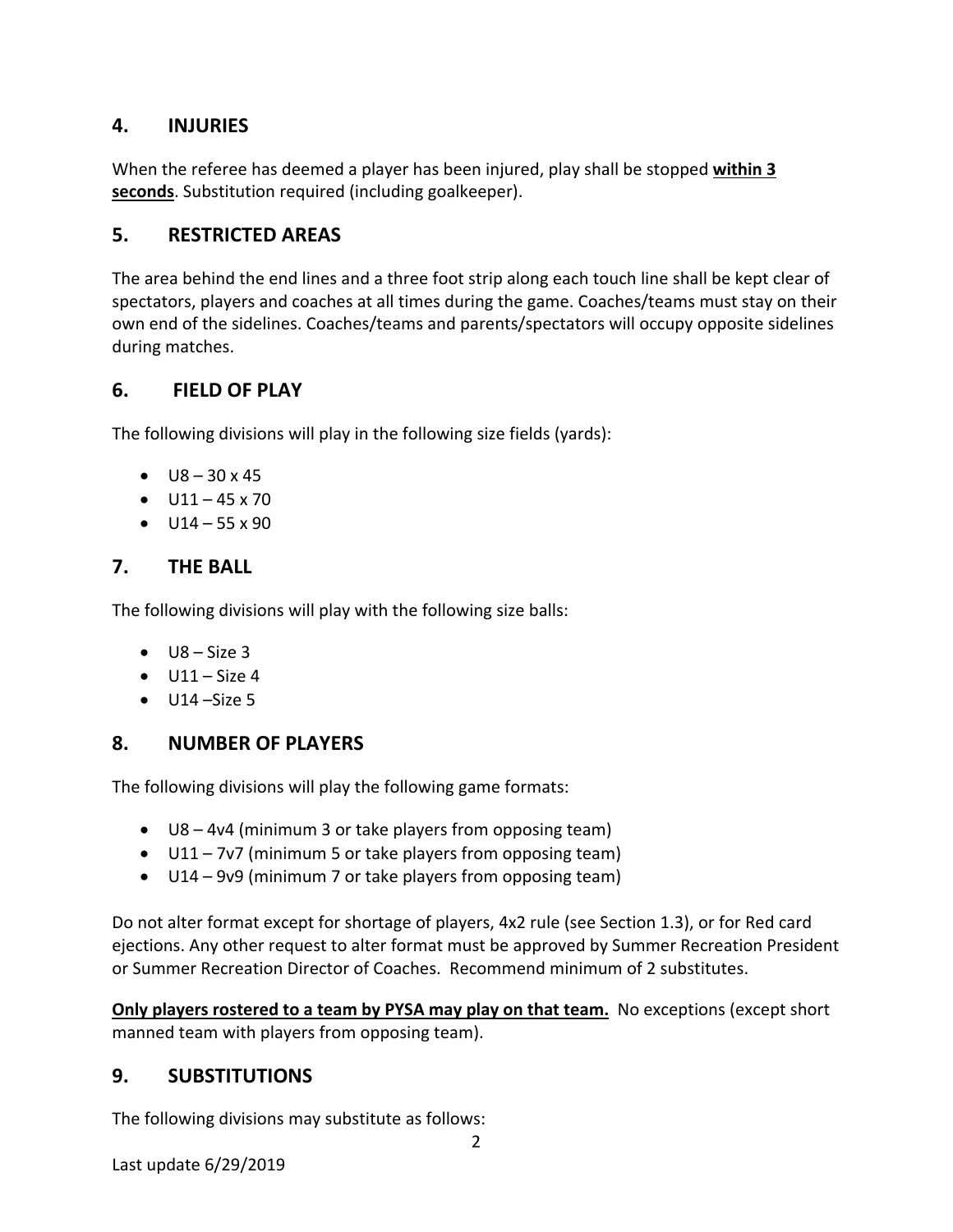- U8 Substitutions are allowed at any stoppage and are unlimited.
- U11 and U14 Substitutions are allowed on goal kicks, kick offs, and substituting team's throw‐ins and are unlimited.

# **10. PLAYER EQUIPMENT:**

Sneakers or soft rubber cleats are the only allowable footwear. Players wearing items, which the referee considers dangerous to other players, must remove the items prior to play. If play has already started, the referee will stop play, have items removed, or order the offending player from the field. The player may be substituted and the opposing team allowed a like number of substitutions. **Shin‐guards are mandatory**; no player shall be allowed to play without them. Mouth‐guards are optional. Players may not wear jewelry including, but not limited to, earrings and bracelets nor and hard headbands.

# **11. REFEREE**

Referee shall be in charge of the game from the time he/she steps on the field. **No disagreement with a referee's decisions will be tolerated, on or off the field, by players, coaches, parents or other spectators.** Team coach is responsible for the conduct of players, assistant coaches, parents and team supporters. Persistent dissent to referees is subject to ejection from the game, suspension from future games as well as expulsion from the PYSA Summer Recreational program.

# **12. DURATION OF PLAY**

The following divisions shall play with no stoppage time as follows:

- $\bullet$  U8 4 x 10-minute periods (running time)
- $\bullet$  U11 4 x 12-minute periods (running time)
- $\bullet$  U14 4 x 15-minute periods (running time)

Two minute break between 1st & 2nd and 3rd & 4th periods. Five minute break between 1st & 2nd half. Referee shall be in charge of time‐keeping.

# **13. START OF PLAY**

As per laws of the game.

#### **14. BALL IN AND OUT OF PLAY**

As per laws of the game.

# **15. SCORING**

As per laws of the game.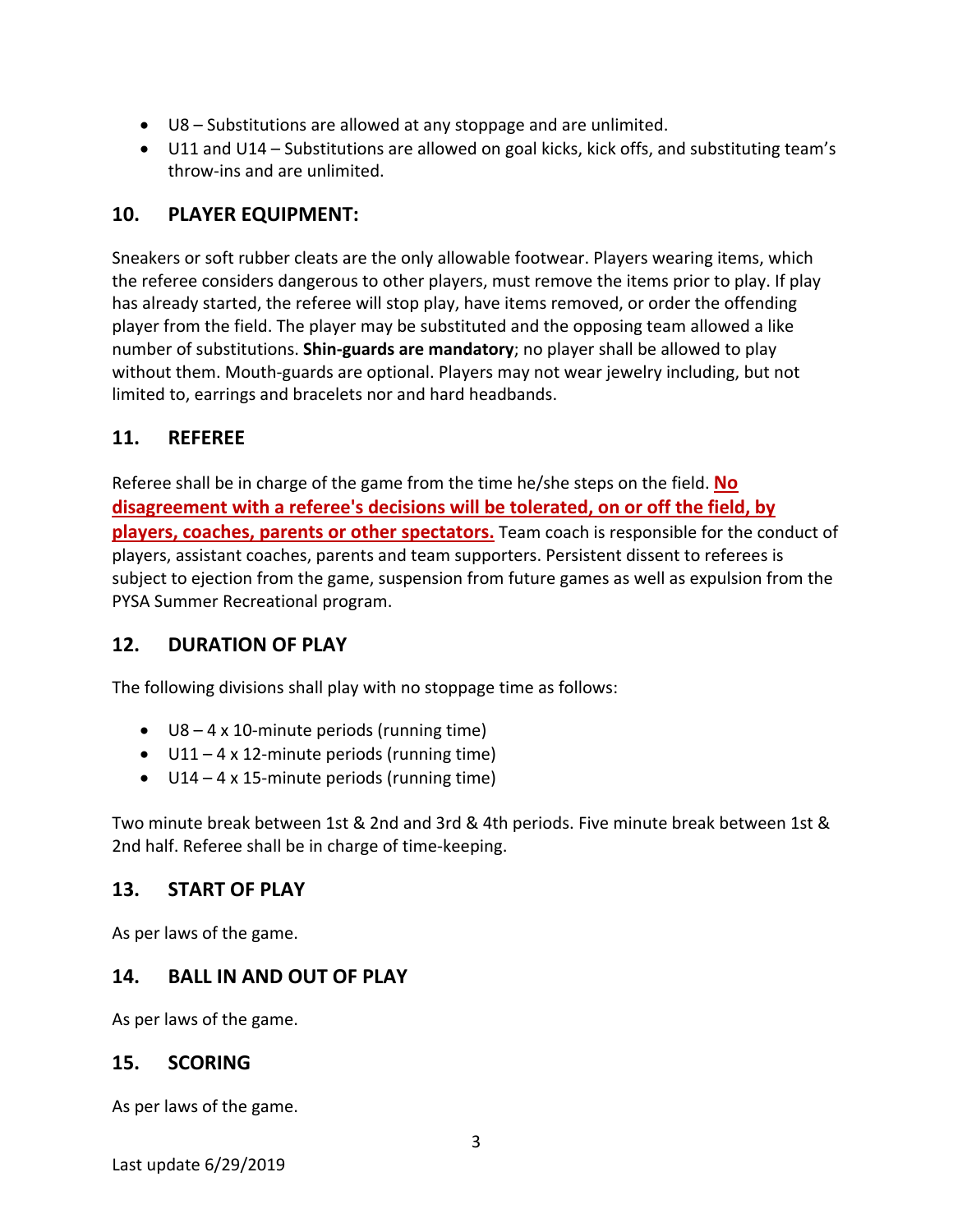# **16. OFFSIDE**

As per laws of the game for U14. No offside for U8 or U11.

# **17. FOULS AND MISCONDUCT:**

As per laws of the game. Additionally, holding, shirt grabbing, and excessive pushing will not be allowed. **Swearing and the use of foul and/or abusive language will not be tolerated from anyone (coaches, players, parents, spectators).** A yellow card will be given for the above infractions. The COACH is responsible for players, assistant coaches, parents and other team supporters.

# **17.1 Caution (Yellow card)**

Players receiving a Yellow card will sit out for five minutes. The team may substitute for the player. Yellow cards may be given to players, players on the bench and/or coaches. **Coaches/teams may be given yellow cards for inappropriate parent/spectator behavior.**

### **17.2 Ejection (Red card)**

Players or coaches receiving a red card are **ejected from the game and MUST leave the field area.** The team may not substitute for the ejected player and must play shorthanded for the remainder of the game. **Player or coach receiving the Red card will not participate in the next game.**

Receipt of a second red card will result in suspension pending notification of the parents and a review by the PYSA Board of Directors. Coaches who receive a second red card will be suspended pending review by the PYSA board. A third red card will result in automatic suspension for the remainder of the season.

#### **17.3 Coach Misconduct**

If a coach becomes unruly or acts in an unsporting manner the referee may eject the Coach from the field. If the coach will not leave the field the referee will suspend the game. Coach will be subject to suspension by the PYSA Board. **Coaches must represent PYSA and their sponsors in a positive and favorable manner at all times.**

#### **18. FREE KICK**

As per laws of the game, except all U8 and U11 free kicks are indirect.

#### **19. PENALTY KICK**

As per laws of the game, except no penalty kicks for U8 or U11.